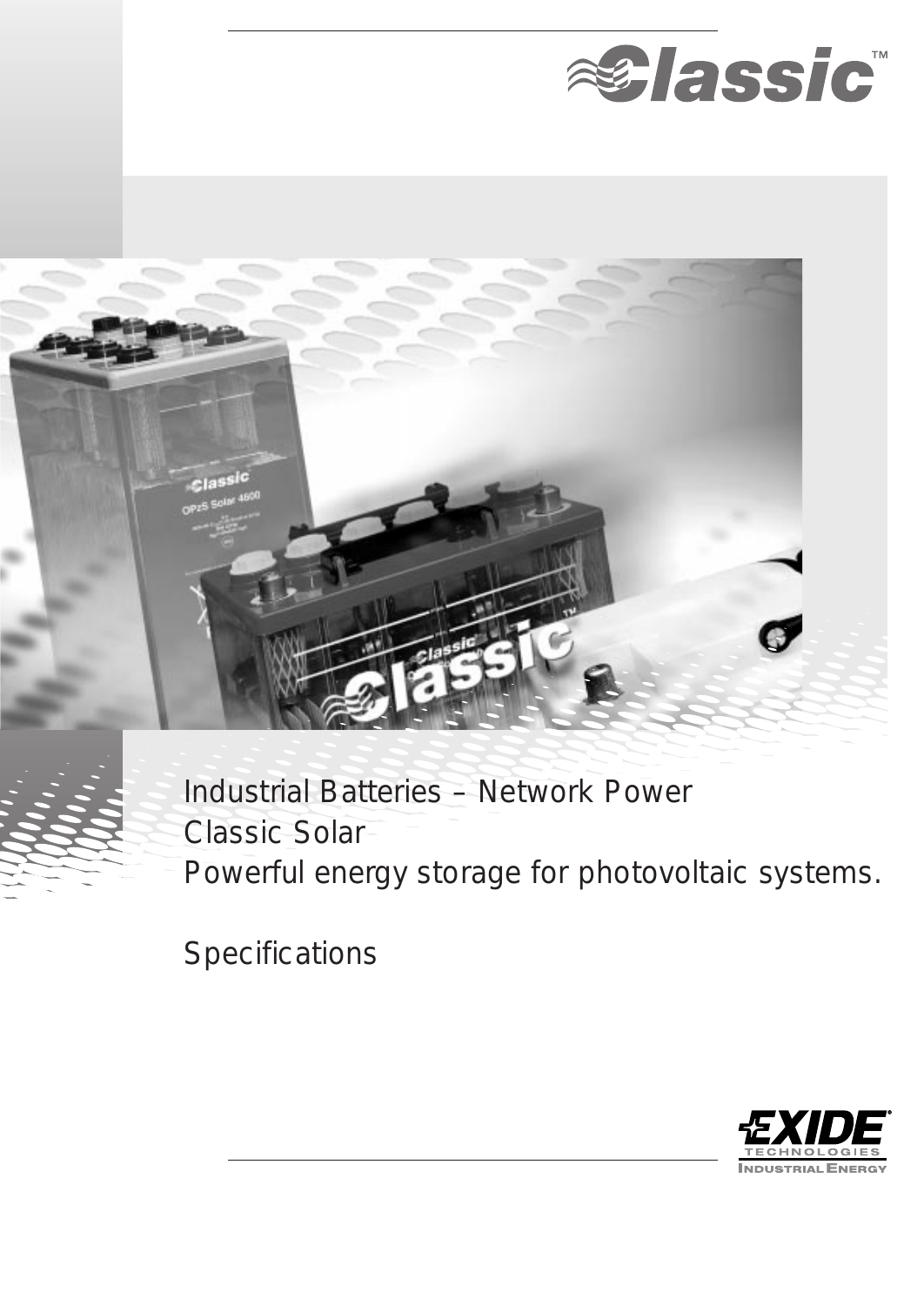# **Cost-effective energy storage.**

Classic EnerSol are robust flooded batteries for energy storage that is proven for use in leisure and consumer applications (SHS). Developed primarily for photovoltaic systems,the EnerSol range stands for:

- Longer design life in cyclic applications in comparison to a standard automotive battery
- Improved DC voltage, due to short intercell connections
- Exceptional anticorrosion property due to thick grid plates
- Internal pocket separators consisting of micro porous glass mat to ensure cell characteristics are retained over full life of the cell
- Terminal adapters can be provided





**capacity 53 – 256 Ah**





**maintenance**



**Recyclable**



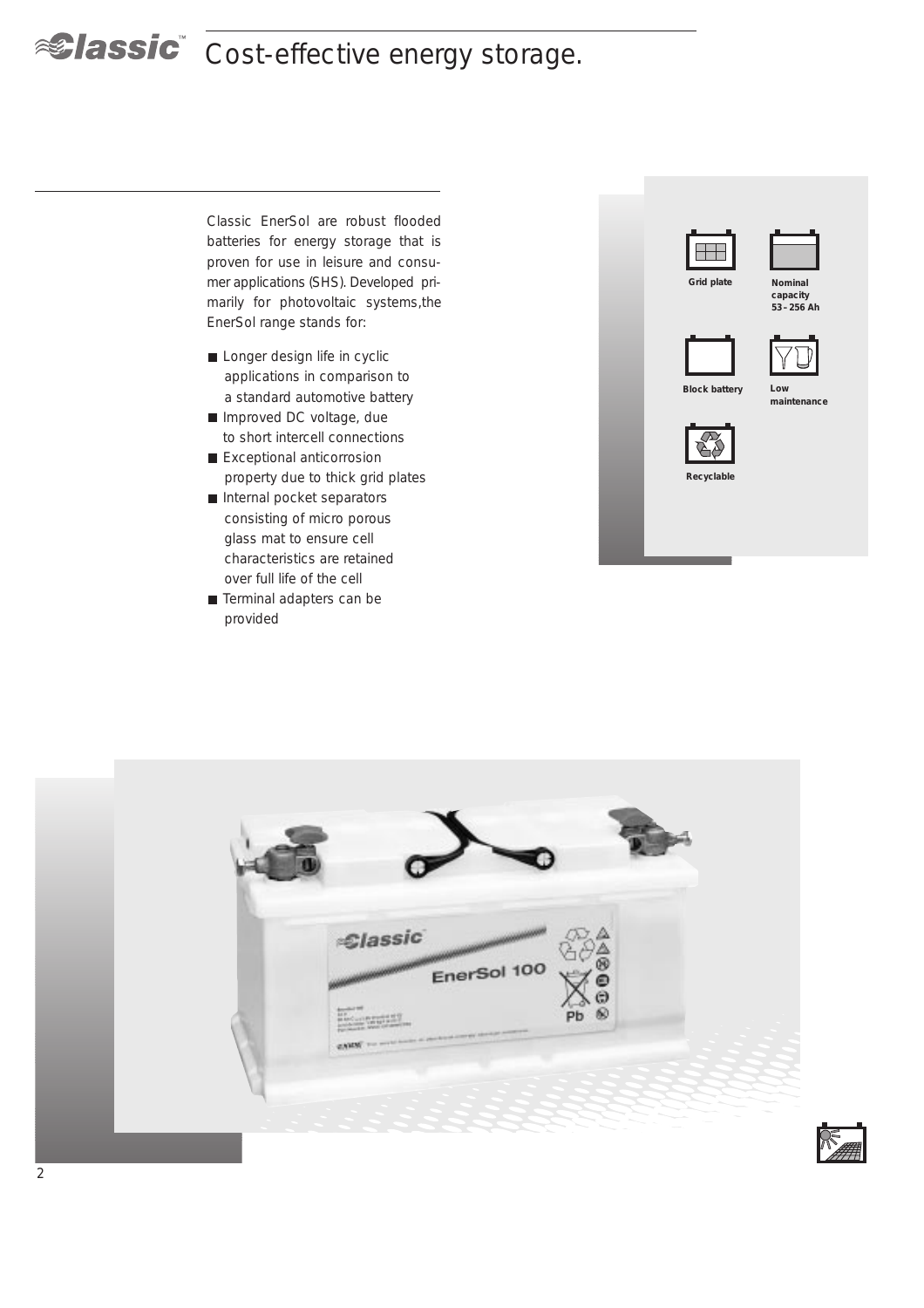## EnerSol series



| Type        | Part number     | Nominal | Capacity       | Nominal        | Discharge | Length | Width | Height | Weight           | Weight            | <b>Terminal</b> | <b>Terminal</b> |
|-------------|-----------------|---------|----------------|----------------|-----------|--------|-------|--------|------------------|-------------------|-----------------|-----------------|
|             |                 | voltage |                | capacity       | current   | (1)    | (b/w) | (h)    | <i>including</i> | acid <sup>*</sup> |                 | position        |
|             |                 |         | $60^{10}$      | 6120           | 1120      |        |       |        | acid             |                   |                 |                 |
|             |                 |         | 1.85 V/C       | $1.85$ V/C     | 1.85 V/C  |        |       |        |                  |                   |                 |                 |
|             |                 |         | $25^{\circ}$ C | $25^{\circ}$ C |           | max.   | max.  | max.   | approx.          | approx.           |                 |                 |
|             |                 | V       | Ah             | Ah             | A         | mm     | mm    | mm     | kg               | kg                |                 |                 |
| EnerSol 50  | NVCE120050WC0TA | 12      | 52             | 53             | 0.44      | 207    | 175   | 190    | 13.6             | 3.5               | A-Terminal      |                 |
| EnerSol 65  | NVCE120065WC0TA | 12      | 65             | 66             | 0.55      | 246    | 175   | 190    | 17.1             | 4.6               | A-Terminal      |                 |
| EnerSol 80  | NVCE120080WC0TA | 12      | 78             | 80             | 0.66      | 278    | 175   | 190    | 20.4             | 5.6               | A-Terminal      |                 |
| EnerSol 100 | NVCE120100WC0TA | 12      | 97             | 99             | 0.82      | 353    | 175   | 190    | 25.2             | 6.8               | A-Terminal      |                 |
| EnerSol 130 | NVCE120130WC0TA | 12      | 130            | 132            | 1.10      | 348    | 175   | 290    | 35.2             | 10.0              | A-Terminal      | $\overline{2}$  |
| EnerSol 175 | NVCE120175WC0TA | 12      | 175            | 179            | 1.49      | 513    | 223   | 223    | 46.5             | 12.2              | A-Terminal      | 2               |
| EnerSol 250 | NVCE120250WC0TA | 12      | 250            | 256            | 2.13      | 518    | 276   | 242    | 63.0             | 18.6              | A-Terminal      |                 |

 $*$ Acid density  $d_N$  = 1.28 kg/l

*in the part number* 

*E.g.:*

*Data are also valid for dry charged version.* 

*filled and charged NVCE120050 W C0TA dry charged NVCE120050 D C0TA*

*Change* "W" (Wet) to "D" (Dry)

**Terminal and torque**

Don't use torque for adapter



*<u>alassic</u>* 

**8 Nm**

**Drawings with terminal position**







#### **Accessories**





negative



positive

3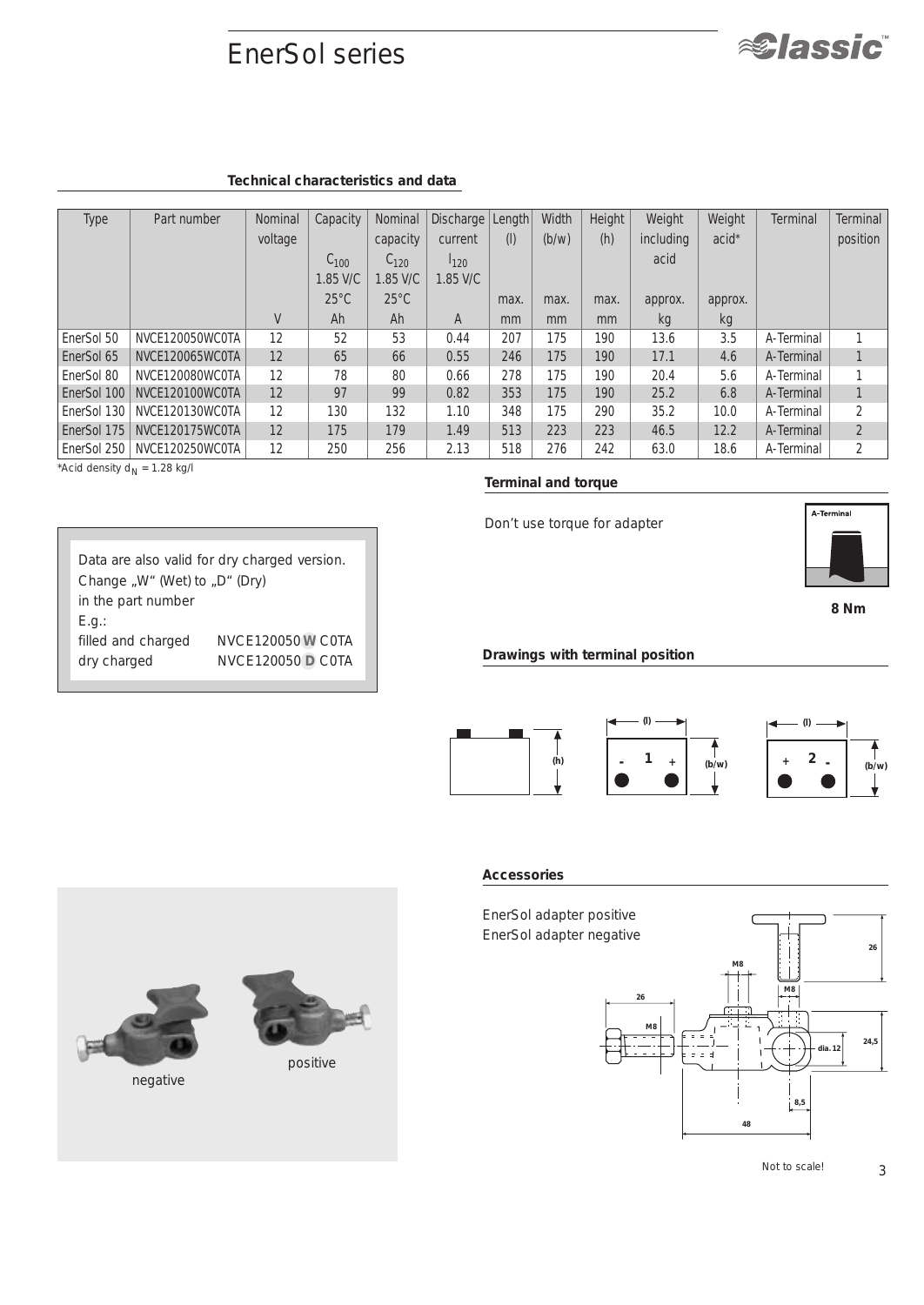

# *<u>Alassic*</u> Powerful and universal suitable for every application.

Classic EnerSol T batteries are universal, low maintenance energy supplies for medium industrial solar systems. These lead acid batteries with liquid electrolyte are renowned to be safe and reliable due to their high performance. Typical applications are small solar and wind power systems, holiday and weekend houses.

- **Positive tubular plates**
- **Translucent containers for** topping up
- Screw connectors for a better contact and reliability







**Tubular plate Nominal capacity** 



**1500 cycles**

**367– 1251 Ah**



**Low maintenance**



**Single cell**



**Recyclable**

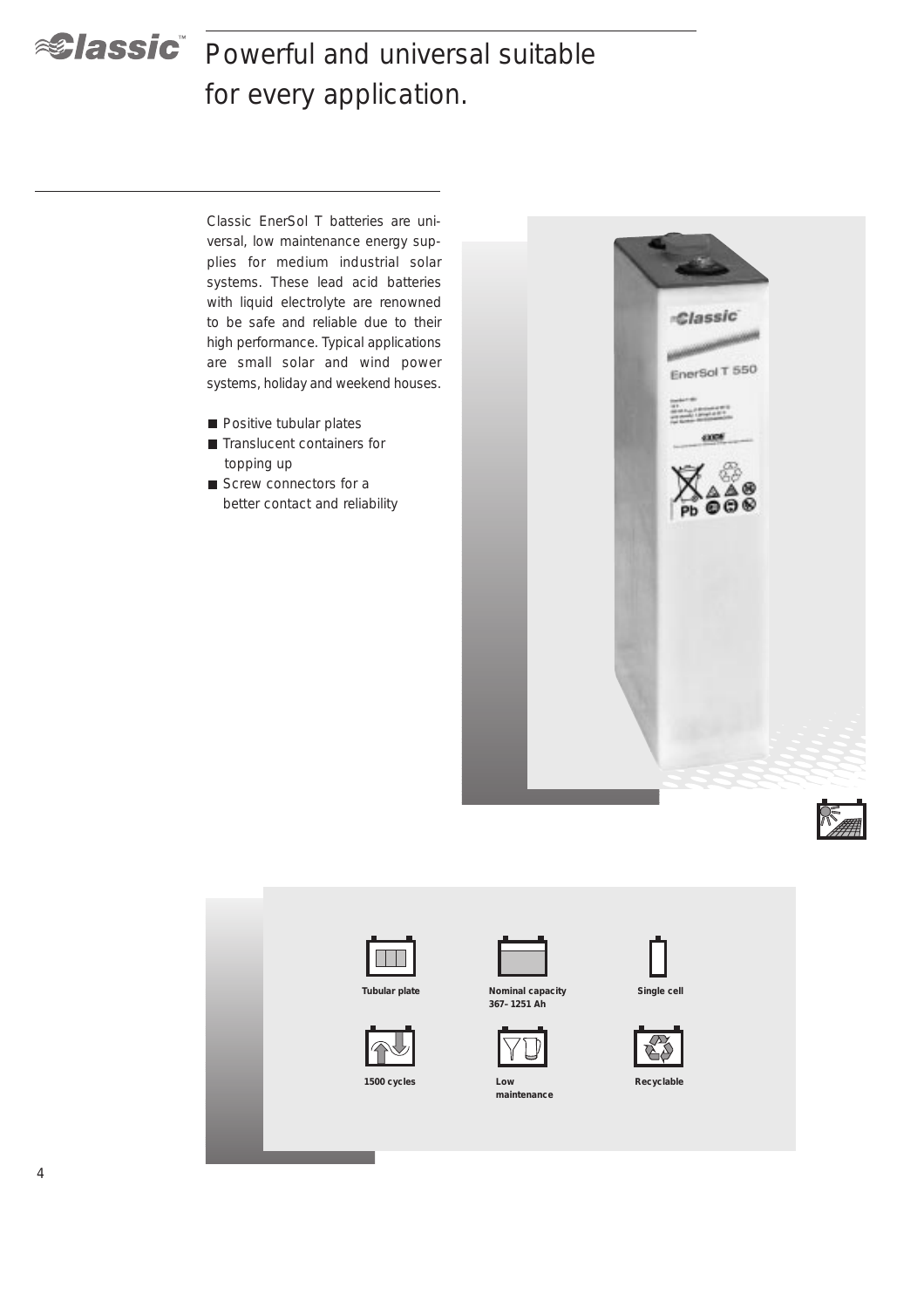## EnerSol T series



### **Technical characteristics and data**

| <b>Type</b>   | Part number                    | Nominal        | Capacity       | Length        | Width | Height* | <b>Installed</b> | Weight    | Weight  | Internal   | <b>Short</b> | <b>Terminal</b> | Pole  |
|---------------|--------------------------------|----------------|----------------|---------------|-------|---------|------------------|-----------|---------|------------|--------------|-----------------|-------|
|               |                                | voltage        | $C_{120}$      | $($ l $)$     | (b/w) | (h)     | length           | including | acid**  | resistance | circuit      |                 | pairs |
|               |                                |                |                |               |       |         | (B/L)            | acid      |         |            | current      |                 |       |
|               |                                |                | 1.85 V/C       |               |       |         |                  |           |         |            |              |                 |       |
|               |                                |                | $25^{\circ}$ C | max.          | max.  | max.    |                  | approx.   | approx. |            |              |                 |       |
|               |                                | V              | Ah             | <sub>mm</sub> | mm    | mm      | mm               | kg        | kg      | $m\Omega$  | A            |                 |       |
| EnerSol T 370 | NVTS020370WC0FA                | 2              | 376            | 83            | 198.5 | 445     | 93               | 17.3      | 5.1     | 0.701      | 2900         | F-M10           |       |
| EnerSol T 460 | NVTS020460WC0FA                | $\overline{2}$ | 452            | 101           | 198.5 | 445     | 111              | 21.0      | 6.3     | 0.561      | 3625         | F-M10           |       |
| EnerSol T 550 | NVTS020550WC0FA                | 2              | 542            | 119           | 198.5 | 445     | 129              | 24.7      | 7.5     | 0.467      | 4350         | F-M10           |       |
| EnerSol T 650 | NVTS020650WC0FA                | $\overline{2}$ | 668            | 119           | 198.5 | 508     | 129              | 29.5      | 8.6     | 0.450      | 4500         | F-M10           |       |
| EnerSol T 760 | NVTS020760WC0FA                | 2              | 779            | 137           | 198.5 | 508     | 147              | 31.0      | 10.0    | 0.386      | 5250         | F-M10           |       |
| EnerSol T 880 | NVTS020880WC0FA                | $\overline{2}$ | 897            | 137           | 198.5 | 556     | 147              | 38.0      | 11.0    | 0.438      | 4660         | F-M10           |       |
|               | EnerSol T 1000 NVTS021000WC0FA | $\overline{2}$ | 1025           | 155           | 198.5 | 556     | 165              | 43.1      | 12.6    | 0.383      | 5325         | F-M10           |       |
|               | EnerSol T 1130 NVTS021130WC0FA | $\overline{2}$ | 1154           | 173           | 198.5 | 556     | 183              | 47.7      | 14.1    | 0.341      | 5991         | F-M10           |       |
|               | EnerSol T 1250 NVTS021250WC0FA | $\overline{2}$ | 1282           | 191           | 198.5 | 556     | 201              | 52.8      | 15.6    | 0.307      | 6657         | F-M10           |       |

*\*The above mentioned height can differ depending on the used vent(s). \*\*Acid density dN = 1.26 kg/l*

| Data are also valid for dry charged version.<br>Change "W" (Wet) to "D" (Dry) |  |  |  |  |  |  |  |  |
|-------------------------------------------------------------------------------|--|--|--|--|--|--|--|--|
| in the part number                                                            |  |  |  |  |  |  |  |  |
|                                                                               |  |  |  |  |  |  |  |  |
| NVTS020370W COFA                                                              |  |  |  |  |  |  |  |  |
| <b>NVTS020370 D COFA</b>                                                      |  |  |  |  |  |  |  |  |
|                                                                               |  |  |  |  |  |  |  |  |

|                | Capacities in Ah $(C_6 - C_{240}$ at 25°C) |          |          |          |          |          |           |           |           |  |  |  |  |  |  |
|----------------|--------------------------------------------|----------|----------|----------|----------|----------|-----------|-----------|-----------|--|--|--|--|--|--|
| <b>Type</b>    | $C_6$                                      | $C_{10}$ | $C_{12}$ | $C_{24}$ | $C_{48}$ | $C_{72}$ | $C_{100}$ | $C_{120}$ | $C_{240}$ |  |  |  |  |  |  |
|                | 1.75                                       | 1.80     | 1.80     | 1.80     | 1.80     | 1.80     | 1.85      | 1.85      | 1.85      |  |  |  |  |  |  |
|                | V/C                                        | V/C      | V/C      | V/C      | V/C      | V/C      | V/C       | V/C       | V/C       |  |  |  |  |  |  |
| EnerSol T 370  | 260                                        | 280      | 294      | 333      | 361      | 368      | 369       | 376       | 383       |  |  |  |  |  |  |
| EnerSol T 460  | 327                                        | 350      | 367      | 416      | 437      | 460      | 444       | 452       | 478       |  |  |  |  |  |  |
| EnerSol T 550  | 393                                        | 425      | 441      | 499      | 524      | 553      | 533       | 542       | 574       |  |  |  |  |  |  |
| EnerSol T 650  | 492                                        | 527      | 552      | 625      | 656      | 668      | 647       | 668       | 719       |  |  |  |  |  |  |
| EnerSol T 760  | 574                                        | 615      | 645      | 729      | 766      | 780      | 755       | 779       | 839       |  |  |  |  |  |  |
| EnerSol T 880  | 654                                        | 714      | 742      | 840      | 854      | 953      | 869       | 897       | 966       |  |  |  |  |  |  |
| EnerSol T 1000 | 755                                        | 809      | 848      | 960      | 1008     | 1089     | 993       | 1025      | 1104      |  |  |  |  |  |  |
| EnerSol T 1130 | 850                                        | 910      | 954      | 1080     | 1134     | 1225     | 1117      | 1154      | 1242      |  |  |  |  |  |  |
| EnerSol T 1250 | 944                                        | 1011     | 1060     | 1200     | 1260     | 1361     | 1241      | 1282      | 1380      |  |  |  |  |  |  |

*The capacities are given at 25°C after 5 cycles.*

### **Drawings with terminal position, terminal and torque**



**25 Nm**

*Not to scale!*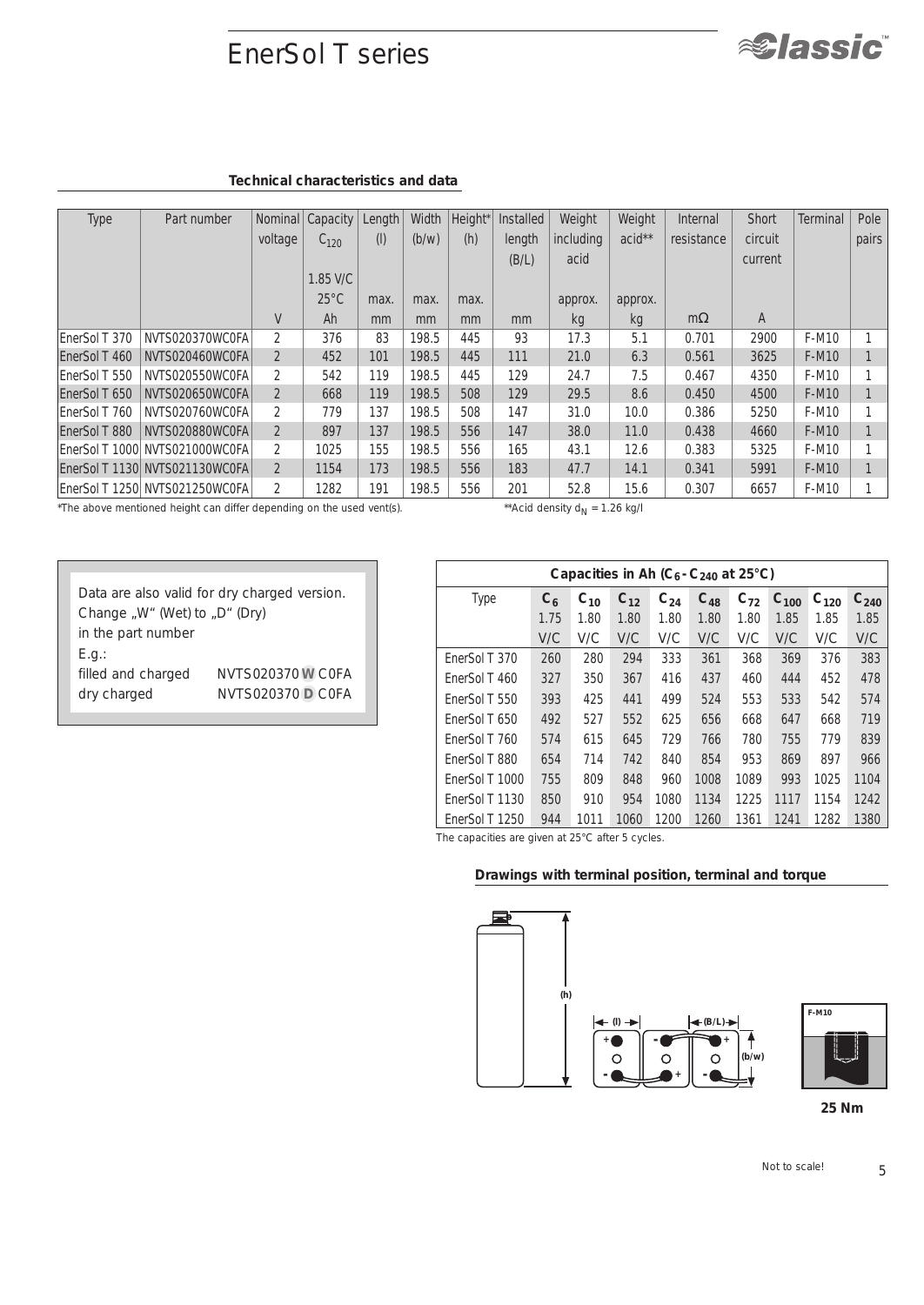# **Energy storage for** outstanding power applications.

The Classic OPzS Solar range has been well proven for decades in medium and large power requirements. This energy storage battery is a low maintenance lead acid battery with liquid electrolyte. Due to their robustness, long design life and high operational safety they are ideally suitable for use in solar and wind power stations, telecommunications, power distribution companies, railways and many other safety equipment power supplies.



**2000 cycles acc. to IEC 896-1**



**70 – 4600 Ah**

**Low maintenance**









**Recyclable**



**Drawings with terminal position, terminal and torque**





**20 Nm**

*Not to scale!*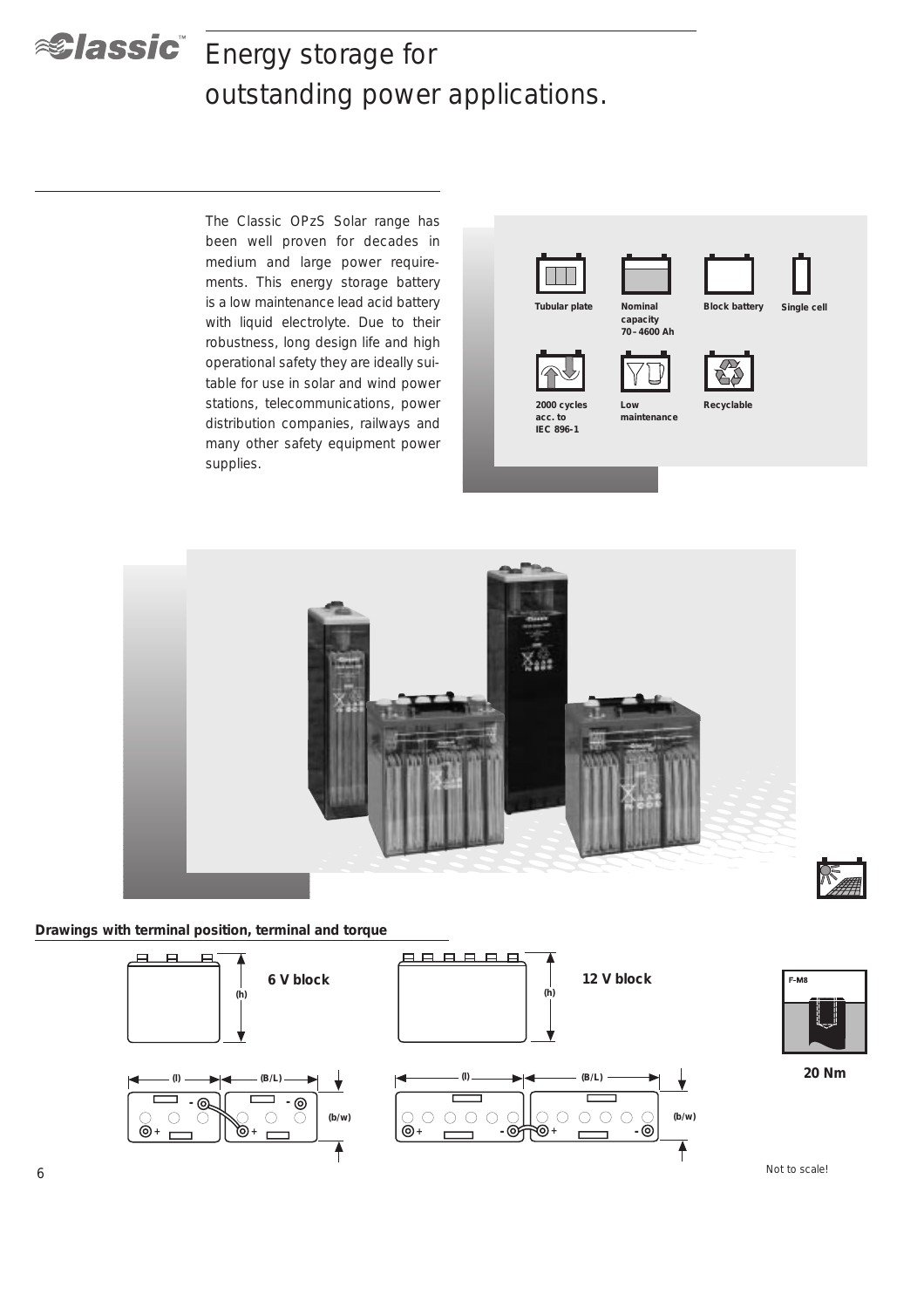## OPzS Solar series



### **Technical characteristics and data**

| <b>Type</b>    | Part number                     | nal<br>vol-              | Nomi- Nominal Length Width Height'<br>capacity<br>$C_{120}$ | (1)                 | (b/w)                  | (h)  | Instal-<br>led<br>length           | Weight<br>including acid**<br>acid |      | Weight Internal<br>resi-<br>stance current | circuit            | Short Terminal   | Pole<br>pairs  | Capacities in Ah ( $C_6$ - $C_{240}$ at 25°C) |          |          |          |          |          |           |           |           |
|----------------|---------------------------------|--------------------------|-------------------------------------------------------------|---------------------|------------------------|------|------------------------------------|------------------------------------|------|--------------------------------------------|--------------------|------------------|----------------|-----------------------------------------------|----------|----------|----------|----------|----------|-----------|-----------|-----------|
|                |                                 | tage                     | 1.85 V/C                                                    |                     |                        |      | (B/L)                              |                                    |      |                                            |                    |                  |                | $C_{6}$                                       | $C_{10}$ | $C_{12}$ | $C_{24}$ | $C_{48}$ | $C_{72}$ | $C_{100}$ | $C_{120}$ | $C_{240}$ |
|                |                                 |                          | $25^{\circ}$ C                                              | max.                | max.                   | max. |                                    | approx. approx.                    |      |                                            |                    |                  |                | 1.75                                          | 1.80     | 1.80     | 1.80     | 1.80     | 1.80     | 1.85      | 1.85      | 1.85      |
|                |                                 | V                        | Ah                                                          | mm                  | mm                     | mm   | mm                                 | kg                                 | kg   | $m\Omega$                                  | A                  |                  |                | V/C                                           | V/C      | V/C      | V/C      | V/C      | V/C      | V/C       | V/C       | V/C       |
| <b>Block</b>   |                                 |                          |                                                             |                     |                        |      |                                    |                                    |      |                                            |                    |                  |                |                                               |          |          |          |          |          |           |           |           |
| OPzS Solar 70  | NVSL120070WC0FA                 | 12                       | 70                                                          | 275                 | 208                    | 385  | 285                                | 35                                 | 15   | 18.18                                      | 688                | F-M8             | $\mathbf{1}$   | 55.0                                          | 51.5     | 63.7     | 69.4     | 78.4     | 79.8     | 81.0      | 82.7      | 92.9      |
| OPzS Solar 140 | NVSL120140WC0FA                 | 12                       | 140                                                         | 275                 | 208                    | 385  | 285                                | 45                                 | 14   | 9.26                                       | 1314               | F-M8             | 1              | 95.4                                          | 103.0    | 108.2    | 118.7    | 141.6    | 145.2    | 136.0     | 139.9     | 162.3     |
| OPzS Solar 210 | NVSL120210WC0FA                 | 12                       | 210                                                         | 383                 | 208                    | 385  | 393                                | 64                                 | 19   | 6.46                                       | 1884               | F-M8             |                | 131.4                                         | 154.5    | 162.0    | 177.7    | 206.0    | 217.8    | 203.9     | 210.1     | 234.1     |
| OPzS Solar 280 | NVSL060280WC0FA                 | 6                        | 280                                                         | 275                 | 208                    | 385  | 285                                | 41                                 | 13   | 2.68                                       | 2283               | F-M8             |                | 203.4                                         | 206.0    | 229.3    | 250.8    | 296.2    | 304.9    | 287.0     | 294.0     | 338.3     |
| OPzS Solar 350 | NVSL060350WC0FA                 | $\overline{b}$           | 350                                                         | 383                 | 208                    | 385  | 393                                | 56                                 | 20   | 2.39                                       | 2800               | F-M8             |                | 245.5                                         | 257.5    | 284.0    | 311.5    | 374.2    | 383.7    | 355.0     | 364.1     | 424.5     |
| OPzS Solar 420 | NVSL060420WC0FA                 | 6                        | 420                                                         | 383                 | 208                    | 385  | 393                                | 63                                 | 20   | 1.96                                       | 3106               | F-M8             |                | 284.3                                         | 309.0    | 322.9    | 354.6    | 420.8    | 432.6    | 408.0     | 417.7     | 482.9     |
| <b>Cell</b>    |                                 |                          |                                                             |                     |                        |      |                                    |                                    |      |                                            |                    |                  |                |                                               |          |          |          |          |          |           |           |           |
| OPzS Solar 190 | NVSL020190WC0FA                 | 2                        | 190                                                         | 105                 | 208                    | 405  | 115                                | 13.7                               | 5.2  | 1.45                                       | 1400               | F-M8             |                | 122                                           | 132      | 134      | 145      | 165      | 175      | 185       | 190       | 200       |
| OPzS Solar 245 | NVSL020245WC0FA                 | $\overline{2}$           | 245                                                         | 105                 | 208                    | 405  | 115                                | 15.2                               | 5.0  | 1.05                                       | 1950               | F-M8             |                | 159                                           | 173      | 176      | 190      | 215      | 230      | 240       | 245       | 260       |
| OPzS Solar 305 | NVSL020305WC0FA                 | 2                        | 305                                                         | 105                 | 208                    | 405  | 115                                | 16.6                               | 4.6  | 0.83                                       | 2450               | F-M8             | -1             | 203                                           | 220      | 224      | 240      | 270      | 285      | 300       | 305       | 320       |
| OPzS Solar 380 | NVSL020380WC0FA                 | $\overline{2}$           | 380                                                         | 126                 | 208                    | 405  | 136                                | 20.0                               | 5.8  | 0.72                                       | 2850               | F-M8             |                | 250                                           | 273      | 277      | 300      | 330      | 350      | 370       | 380       | 400       |
| OPzS Solar 450 | NVSL020450WC0FA                 | 2                        | 450                                                         | 147                 | 208                    | 405  | 157                                | 23.3                               | 6.9  | 0.63                                       | 3250               | F-M8             |                | 296                                           | 325      | 330      | 355      | 395      | 420      | 440       | 450       | 470       |
| OPzS Solar 550 | NVSL020550WC0FA                 | $\overline{2}$           | 550                                                         | 126                 | 208                    | 520  | 136                                | 26.7                               | 8.1  | 0.63                                       | 3250               | F-M8             |                | 353                                           | 391      | 398      | 430      | 480      | 515      | 540       | 550       | 580       |
| OPzS Solar 660 | NVSL020660WC0FA                 | $\overline{2}$           | 660                                                         | 147                 | 208                    | 520  | 157                                | 31.0                               | 9.3  | 0.56                                       | 3650               | F-M8             |                | 422                                           | 469      | 477      | 515      | 575      | 615      | 645       | 660       | 695       |
| OPzS Solar 765 | NVSL020765WC0FA                 | $\overline{2}$           | 765                                                         | 168                 | 208                    | 520  | 178                                | 35.4                               | 10.8 | 0.50                                       | 4100               | F-M8             |                | 492                                           | 546      | 555      | 600      | 670      | 710      | 750       | 765       | 805       |
| OPzS Solar 985 | NVSL020985WC0FA                 | 2                        | 985                                                         | 147                 | 208                    | 695  | 157                                | 43.9                               | 13.0 | 0.47                                       | 4350               | F-M8             | $\mathbf{1}$   | 606                                           | 700      | 710      | 770      | 860      | 920      | 970       | 985       | 1035      |
|                | OPzS Solar 1080 NVSL021080WC0FA | $\overline{2}$           | 1080                                                        | 147                 | 208                    | 695  | 157                                | 47.2                               | 12.8 | 0.43                                       | 4800               | F-M8             |                | 669                                           | 773      | 784      | 845      | 940      | 1000     | 1055      | 1080      | 1100      |
|                | OPzS Solar 1320 NVSL021320WC0FA | 2                        | 1320                                                        | 215                 | 193                    | 695  | 225                                | 59.9                               | 17.1 | 0.30                                       | 6800               | F-M8             | $\overline{2}$ | 820                                           | 937      | 950      | 1030     | 1150     | 1230     | 1295      | 1320      | 1385      |
|                | OPzS Solar 1410 NVSL021410WC0FA | $\overline{2}$           | 1410                                                        | 215                 | 193                    | 695  | 225                                | 63.4                               | 16.8 | 0.27                                       | 7500               | F-M8             | $\overline{2}$ | 888                                           | 1009     | 1024     | 1105     | 1225     | 1305     | 1380      | 1410      | 1440      |
|                | OPzS Solar 1650 NVSL021650WC0FA | $\overline{2}$           | 1650                                                        | 215                 | 235                    | 695  | 225                                | 73.2                               | 21.7 | 0.26                                       | 7900               | F-M8             | $\overline{2}$ | 1024                                          | 1174     | 1190     | 1290     | 1440     | 1540     | 1620      | 1650      | 1730      |
|                | OPzS Solar 1990 NVSL021990WC0FA | $\overline{2}$           | 1990                                                        | 215                 | 277                    | 695  | 225                                | 86.4                               | 26.1 | 0.23                                       | 8900               | F-M8             | $\overline{2}$ | 1218                                          | 1411     | 1430     | 1550     | 1730     | 1850     | 1950      | 1990      | 2090      |
|                | OPzS Solar 2350 NVSL022350WC0FA | 2                        | 2350                                                        | 215                 | 277                    | 845  | 225                                | 108.0                              | 33.7 | 0.24                                       | 8500               | F-M8             | $\overline{2}$ | 1573                                          | 1751     | 1770     | 1910     | 2090     | 2200     | 2300      | 2350      | 2470      |
|                | OPzS Solar 2500 NVSL022500WC0FA | $\overline{\phantom{a}}$ | 2500                                                        | 215                 | 277                    | 845  | 225                                | 114.0                              | 32.7 | 0.22                                       | 9300               | F-M8             | $\overline{2}$ | 1667                                          | 1854     | 1875     | 2015     | 2215     | 2335     | 2445      | 2500      | 2600      |
|                | OPzS Solar 3100 NVSL023100WC0FA | 2                        | 3100                                                        | 215                 | 400                    | 815  | 225                                | 151.0                              | 50.0 | 0.16                                       | 12800              | F-M8             | 3              | 2080                                          | 2318     | 2343     | 2520     | 2755     | 2910     | 3040      | 3100      | 3250      |
|                | OPzS Solar 3350 NVSL023350WC0FA | $\overline{\phantom{a}}$ | 3350                                                        | 215                 | 400                    | 815  | 225                                | 158.0                              | 48.0 | 0.14                                       | 14600              | F-M8             | 3              | 2268                                          | 2524     | 2550     | 2740     | 2985     | 3135     | 3280      | 3350      | 3520      |
|                | OPzS Solar 3850 NVSL023850WC0FA | 2                        | 3850                                                        | 215                 | 490                    | 815  | 225                                | 184.0                              | 60.0 | 0.12                                       | 17000              | F-M8             | 4              | 2592                                          | 2884     | 2915     | 3135     | 3430     | 3615     | 3765      | 3850      | 4040      |
|                | OPzS Solar 4100 NVSL024100WC0FA | $\overline{\phantom{a}}$ | 4100                                                        | 215                 | 490                    | 815  | 225                                | 191.0                              | 58.0 | 0.11                                       | 17800              | F-M8             |                | 2775                                          | 3090     | 3125     | 3355     | 3650     | 3840     | 4000      | 4100      | 4300      |
|                | OPzS Solar 4600 NVSL024600WC0FA | 2<br>rrc                 | 4600<br>$\mathbf{r}$                                        | 215<br>$\mathbf{r}$ | 580<br>$\overline{11}$ | 815  | 225<br>$\sim$ $\sim$ $\sim$ $\sim$ | 217.0                              | 71.0 | 0.11                                       | 18600<br>$***$ $"$ | F-M8<br>$\cdots$ | 4              | 3099<br>$A \cap A$                            | 3451     | 3490     | 3765     | 4100     | 4300     | 4500      | 4600      | 4850      |

*\*The above mentioned height can differ depending on the used vent(s). \*\*Acid density dN = 1.24 kg/l*

**Drawings with terminal position, terminal and torque**

*Data are also valid for dry charged version. Change* "W" (Wet) to "D" (Dry) *in the part number. E.g.: filled and charged NVSL120070 W C0FA dry charged NVSL120070 D C0FA*



**20 Nm**

**OPzS Solar 3100 OPzS Solar 3350**

**OPzS Solar 3850 up to OPzS Solar 4600**



**OPzS Solar 190 up to OPzS Solar 1080**

**OPzS Solar 1320 up to OPzS Solar 2500**





**(h)**







7